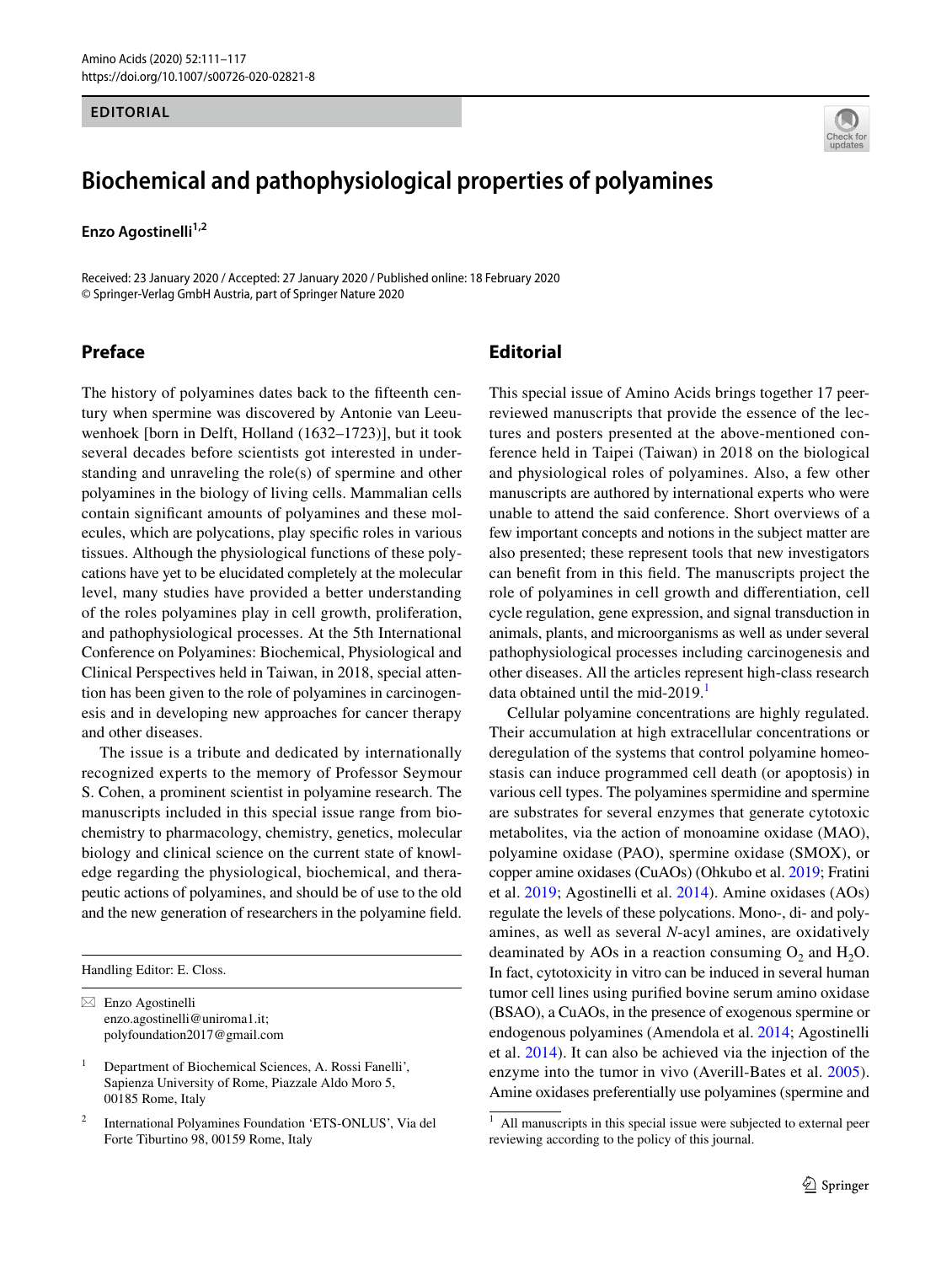spermidine) as substrate to generate the reactive oxygen species (ROS),  $H_2O_2$ , and aldehyde(s). Spermidine and spermine exist in cells as an RNA–polyamine complex to regulate protein synthesis (Igarashi and Kashiwagi [2015](#page-5-1)). When cells are damaged, polyamines are released from RNA, especially from ribosomes, and acrolein is produced by spermine oxidase, one of the polyamine-metabolizing enzymes (Pegg [2013\)](#page-6-1). Interestingly, recent research has shown that phytohormones afect polyamine metabolism/homeostasis via impact on polyamine biosynthesis and catabolic genes (Anwar et al. [2015\)](#page-4-3). Also, it seems apparent that in plants polyamines can interact with nitrous oxide (NO) and  $H_2O_2$ to program cellular senescence (Mattoo and Sobieszczuk-Nowicka [2018\)](#page-5-2).

In this issue, it is reaffirmed (Igarashi et al. [2020](#page-5-3)) that acrolein ( $CH<sub>2</sub>=CH-CHO$ ) produced from spermine is more toxic than reactive oxygen species  $(O_2^-$ ,  $H_2O_2$  and  $(O_H)$  (Joanashi et al. 2018). The authors also correlate sev-OH) (Igarashi et al. [2018](#page-5-4)). The authors also correlate several diseases with acrolein. In brain infarction and dementia, incipient patients with high sensitivity and specifcity were identifed by measuring protein-conjugated acrolein (PC-Acro) in plasma, together with IL-6 and CRP in brain infarction and  $A\beta_{40/42}$  in dementia. The level of PC-Acro in plasma and saliva also correlated with the seriousness of renal failure and Sjӧgren's syndrome, respectively. Thus, scavenging acrolein is of great importance in maintaining the QOL (quality of life) of the elderly. Polyamines are often present at high concentrations in growing tissues as well as in the rapidly dividing tumor cells and likely activate hyperproliferative diseases such as various cancer cells. Therefore, special attention has been paid to their involvement in carcinogenesis and in developing new approaches to cancer therapy and other diseases. Amine oxidases (AOs) regulate the levels of polyamines and generate cytotoxic metabolites (Ohkubo et al. [2019](#page-6-0); Agostinelli et al. [2014\)](#page-4-0). Interestingly, spermine oxidase (SMOX), a FAD-containing enzyme, specifcally oxidizes spermine (Spm) and its dysregulation alters polyamine homeostasis, leading to aetiology of several pathological conditions, including cancer (Casero and Pegg [2010\)](#page-4-4). Direct mechanistic links between inflammation, SMOX activity, ROS production, and carcinogenesis have been demonstrated (Goodwin et al. [2008;](#page-5-5) Fratini et al. [2019](#page-5-0)). Main biochemical, cellular, and physiological processes in which SMOX is involved have been highlighted (Cervelli et al. [2012\)](#page-4-5). In the last decade, a number of studies have demonstrated that polyamine metabolism is deregulated in brain diseases such as epilepsy, the fourth most common neurological disorder (World Health Organization WHO [2019](#page-6-2)). The mouse model Dach-SMOX, overexpressing the spermine oxidase (SMOX) in the brain, is highly susceptible to excitotoxic injury induced by kainic acid (Cervelli et al. [2013](#page-4-6); Cervetto et al. [2016](#page-4-7); Pietropaoli et al. [2018](#page-6-3)). In this issue, Leonetti et al. [\(2020\)](#page-5-6) report that Dach-SMOX mice

is more vulnerable to a diferent epileptic model, pentylenetetrazole, and emphasized the involvement of the SMOX catalytic product hydrogen peroxide during epilepsy. In this context, the mouse model can be considered a suitable genetic model to study epilepsy.

An interesting investigation performed by Stump et al. ([2020\)](#page-6-4) has shown that the ultraviolet-B (UVB) radiation is carcinogenic causing non-melanoma skin cancer (NMSC) (Bowden [2004\)](#page-4-8). The mammalian targets of rapamycin complex 1 (mTORC1) and ornithine decarboxylase (ODC) are upregulated in response to UVB (Nowotarski et al [2018](#page-6-5)). However, the interplay between these two pathways after UVB exposure remains unclear. The studies described in this article compare mRNA stability between normal human keratinocytes (HaCaT cells) and HaCaT cells with low levels of Raptor to investigate whether the induction of ODC by UVB is dependent on mTORC1. These data suggest that ODC mRNA stability is regulated in human keratinocytes, in part, by an mTORC1-dependent mechanism after UVB exposure. Latour et al. [\(2020](#page-5-7)) summarize the role of polyamines in macrophage activation and function. Odc<sup>∆</sup>mye mice with myeloid-specifc deletion of ornithine decarboxylase (ODC) have been developed. These mice had exacerbated infammation and M1 macrophage activation (Hardbower et al. [2017\)](#page-5-8) when infected with the gastric bacterial pathogen *Helicobacter pylori.* Further, they attributed this efect to histone modifcations favoring gene transcription; the enhanced innate immune response attenuated bacterial burden in the stomach. Putrescine-based impairment in M1 response was found abrogated by Odc deletion. Odc∆mye mice were protected from colitis-associated colon tumorigenesis (Singh et al. [2018\)](#page-6-6). Previously, upstream arginase activity was connected to the regulation of polyamine metabolism in *H. pylori* infection (Hardbower et al., [2016](#page-5-9)).

Activation of the intrinsic apoptosis pathway is linked to mitochondrial membrane permeabilization. Although many aspects of this complex process are not completely understood, the steps involve permeabilization of the mitochondrial outer membrane (MOMP) and opening of the mitochondrial permeability transition pore (MPTP). Both processes are tightly regulated by several components belonging to Bcl-2 family proteins that have attracted increasing interest as possible targets for the treatment of some diseases and, in particular, of cancer (Green and Kroemer [2004\)](#page-5-10). In this context, naturally occurring polyamines have received increasing attention. AGM, a product of Arg decarboxylation, is a substrate for agmatinase for the synthesis of putrescine and other polyamines and it is transported in mitochondria. Martinis et al. ([2020\)](#page-5-11) observed in rat liver mitochondria the selective release of pro-apoptotic factors induced by AGM, an evidence for the complex efect on mitochondrial pathophysiology. This release takes place under conditions of mitochondrial membrane energization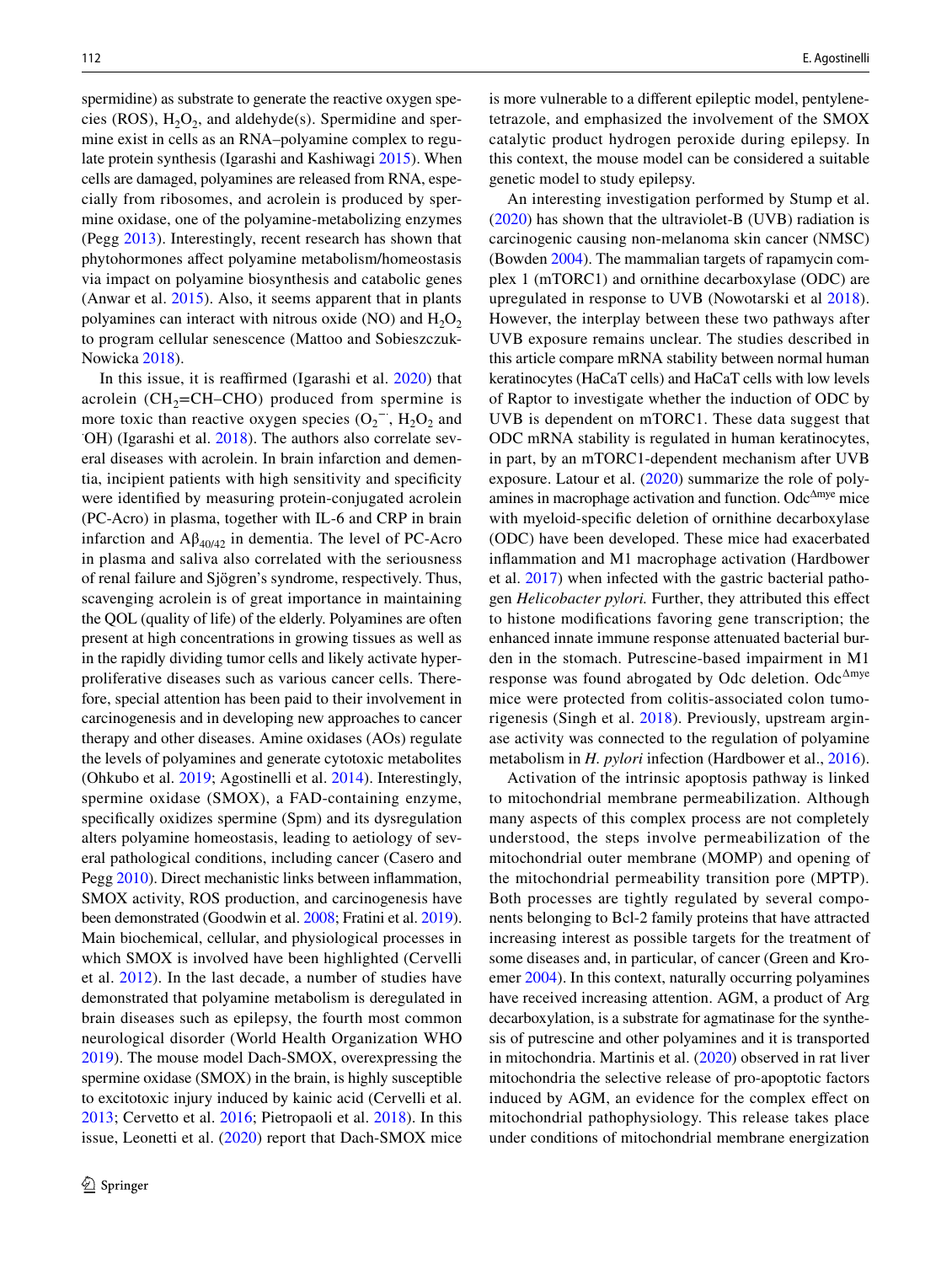and involves the pro-apoptotic factors localized in the intermembrane space, cyt c and Smac-DIABLO by leading to the caspase-dependent apoptosis. Instead, AIF, another proapoptotic factor, also present in the intermembrane space, but inserted in the inner membrane, is not released out of mitochondria, by preventing the caspase-independent apoptosis induction. This efect is ascribable to the induction of MOMP, a mechanism controlling cell death, taking place under physiological conditions (Green and Reed [1998\)](#page-5-12). By activating the Bcl-2 protein, BAX, AGM favors the interaction with VDAC leading to the opening of a channel on the outer membrane responsible of pro-apoptotic factors release (Renault and Manon [2011](#page-6-7); Westphal et al. [2011\)](#page-6-8). This investigation opened an intriguing survey on intrinsic apoptosis induction. In addition, many efforts have been addressed to elucidate neuroprotective efects of agmatine at low concentrations. Furthermore, several lines of evidence showed that AGM plays a role in the excitotoxicity and its efect was mediated by interaction with NMDA and NO production (Kotagale et al. [2019;](#page-5-13) Mun et al. [2010\)](#page-5-14). A mechanism hypothesized suggested that biogenic amine may be involved in the neuroprotection by scavenger effects on oxygen radicals to prevent oxidative stress (Condello et al. [2011](#page-4-9)). In this issue, Ferlazzo and coauthors [\(2020\)](#page-5-15) have evaluated diferentiated SH-SY5Y cells exposed to rotenone, as cellular model of Parkinson's disease (PD), in particular, to test whether AGM effect could be associated with a mechanism involving mitochondrial function. Consequently, the authors have evaluated the possible relationship between AGM neuroprotective effects and changes in the activation of hypoxia-inducible factor 1 alpha (HIF-1 $\alpha$ ), a transcription factor, which may be able to control cellular response to mitochondrial dysfunction. These authors also relate to whether HIF-1 $\alpha$  inhibitor influences the effects of AGM against rotenone induced damage.

The physiological importance of agmatine (AGM) in mammals and its potential for therapeutic application were largely ignored for more than 80 years, mainly due to the difficulties in detecting low arginine decarboxylase (ADC) activity in mammals (Piletz et al. [2013\)](#page-6-9), suggesting that a large portion of the AGM is supplemented from diets and gut microbiota (Galgano et al. [2012](#page-5-16)). Akasaka and Fujiwara ([2020\)](#page-4-10) have studied the therapeutic and nutraceutical potential of agmatine, and its enhanced production using a flamentous fungus *Aspergillus oryzae*, used widely for Japanese rice wine (Sake) and a wide range of fermented foods (Akasaka et al. [2018\)](#page-4-11). Continuous intake of fermented foods, including those produced with *A. oryzae*, would be benefcial to health and aging with improved quality of life. In the manuscript, the authors also provide an approach for enhancing AGM production using *A oryzae*.

Polyamine analogues were previously designed, synthesized, and tested as anticancer agents (Casero and Woster [2009\)](#page-4-12) as well as in neurodegenerative processes (Minarini et al. [2010](#page-5-17)), antiparasitic compounds, neurotransmitter receptor neuroprotectants, and multitarget-directed ligands for multifactorial diseases. The polyamine metabolism has been widely employed during the last decades for the search of therapeutic approaches for cancer treatment (Damiani and Wallace [2018](#page-4-13); Murray-Stewart et al. [2018a](#page-5-18)). Generally, the activation of PA catabolism is associated with the formation of cytotoxic products and cancer cells death (Murray-Stewart et al. [2018b\)](#page-5-19). Several compounds are known to induce PA catabolic enzymes (Di Paolo et al. [2019\)](#page-4-14). Syatkin et al. [\(2020](#page-6-10)) report the investigation of structure–activity relationship of polyamine-targeted synthetic compounds from different chemical groups. The aim of this work was to explore if low molecular compounds could activate them directly and how their structure determines their action using docking simulations. The strongest activators were found among halogenated aniline derivatives and azafuorene derivatives. The docking revealed a distinction in the mode of binding of both activators and inhibitors with the enzyme via Asp211 and Tyr204. These results may be useful for structure-based drug design (Di Paolo et al. [2019\)](#page-4-14). Dysregulation of epigenetic control of gene expression is a common feature in the initiation and progression of cancer. DNA methylation and covalent modifcation of histones collaborate to function as epigenetic regulators of gene expression. Polyamine derivatives acting as epigenetic modulators have also been studied since these polyamine-based pharmacologically active molecules are promising tools in anticancer therapy (Pasini et al. [2013\)](#page-6-11). In this issue, Soda [\(2020](#page-6-12)) has described a mechanism of life span extension induced by polyaminerich diet. Aging is associated with decreases in enzymatic activities for polyamine synthesis and regulation of DNA methylation and with enhancement of aberrant DNA methylation. Long-term increased polyamine intake elevated blood spermine concentrations in humans and mice, and lifelong intake of high-polyamine chow-inhibited aging-associated aberrant DNA methylation and extended life span of mice (Soda et al. [2009](#page-6-13)). In in vitro studies, spermine supplementation re-activated DNA methyltransferases that regulate DNA methylation and reversed aberrant methylation induced by decreased polyamine synthesis (Fukui et al. [2019\)](#page-5-20). As aberrant DNA methylation is closely associated with agingassociated pathologies, the biological background of life span extension by polyamine is discussed in Soda's overview. Bollenbach et al. ([2019a\)](#page-4-15) provided evidence that enzymatic methylation and citrullination of the guanidine  $(N<sup>G</sup>)$  group of Arg residues in proteins are abundant. Arg and its homolog l-homoarginine (hArg), Lys and Orn are involved in many other biochemical processes including the l-arginine:glycine amidinotransferase (AGAT) pathway. hArg emerged in recent years as a cardiovascular risk factor, but the underlying mechanisms are still undefned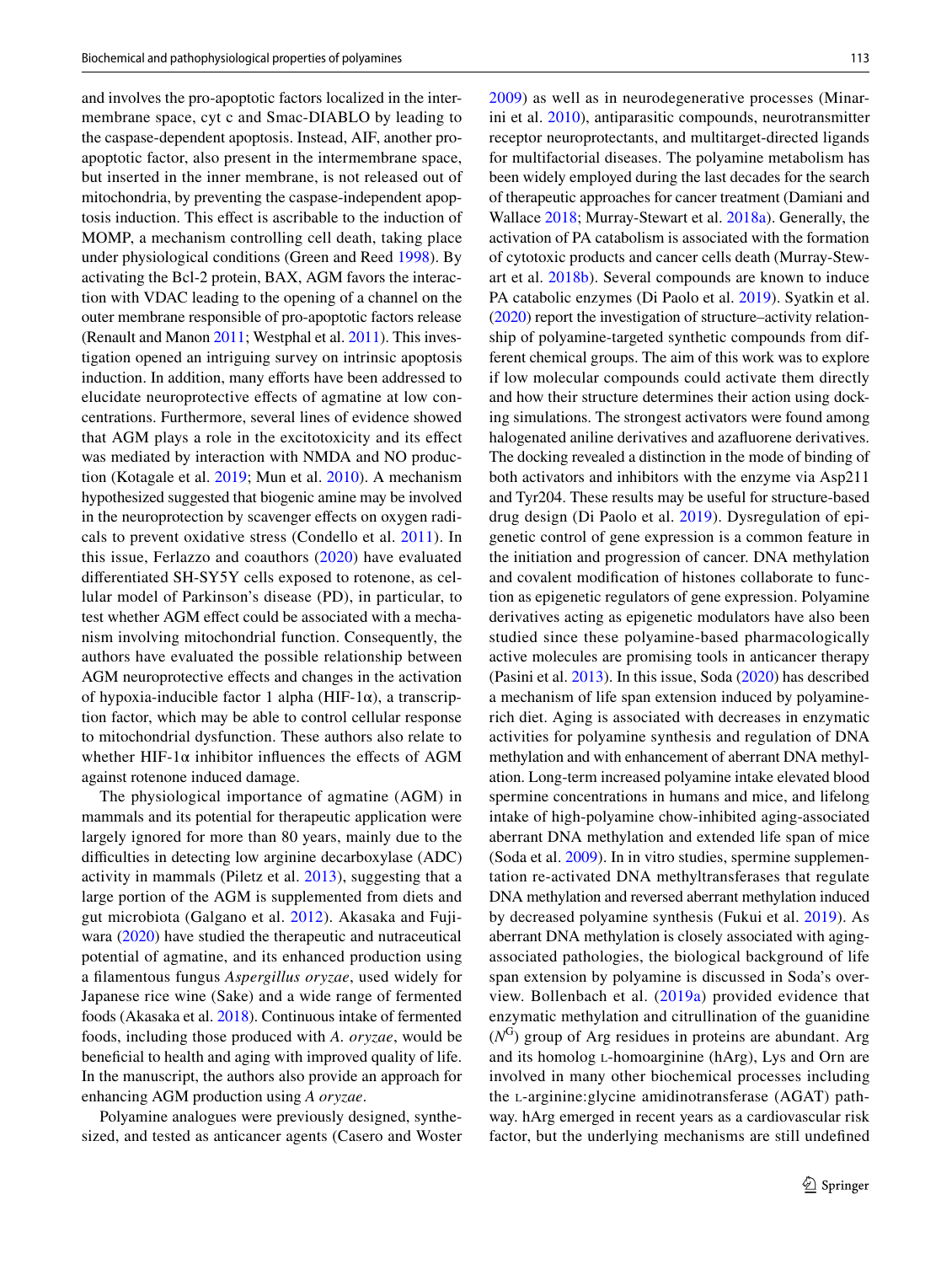(Bollenbach et al. [2019b](#page-4-16)). hArg is likely to be metabolized to the polyamine homoagmatine (hAgm), which has not been measured in humans thus far. These ramifcations give rise to elucidation of unexplained biological activities of polyamines, hArg, and  $N<sup>G</sup>$ -methylated and citrullinated Arg proteins (Hanff et al. [2020\)](#page-5-21). Gas chromatography-mass spectrometry (GC–MS) methods were developed, validated and used to measure serum spermidine, putrescine and hArg in both seropositive and seronegative *Helicobacter pylori* subjects (Bollenbach et al. [2019a](#page-4-15), [b](#page-4-15); Hanff et al. [2020\)](#page-5-21) and of hAgm in rat organs (Tsikas et al. [2020\)](#page-6-14).

Interesting data on the metabolic peculiarities of parasites with respect to glutathione and trypanothione (bis-glutathionyl spermidine) metabolism were previously reported in *Leishmania* (Colotti and Ilari [2011](#page-4-17)). *Leishmania* parasites possess a unique polyamine-based redox metabolism, in which trypanothione replaces many of the antioxidant functions of glutathione in mammals (Colotti and Ilari [2011](#page-4-17)). Ilari et al. [\(2012\)](#page-5-22) solved the crystal structure of *Leishmania infantum* trypanothione reductase (TR) in complex with Sb(III), Ag(I) and with auranofn, an anti-rheumatic organogold drug. Saccoliti et al. ([2017\)](#page-6-15) solved the X-ray structure of trypanothione reductase (TR) from Leishmania in complex with the diaryl sulfde compound RDS 777 (6-(secbutoxy)-2-((3-chlorophenyl)thio)pyrimidin-4-amine), which impairs the parasite defense against the reactive oxygen species by inhibiting TR with high efficiency binding to the catalytic site (Saccoliti et al. [2017](#page-6-15); Ilari et al. [2017\)](#page-5-23). On the basis of the RDS 777–TR complex, Colotti et al. ([2020\)](#page-4-18) designed and synthesized a new class of diaryl sulfde TR inhibitors able to compete for trypanothione binding to the enzyme and to kill the promastigote in the micromolar range. One of these compounds (RDS 562) inhibits selectively Leishmania TR, reduces trypanothione concentration in the parasite, while it does not inhibit the human homolog glutathione reductase. Little is known about the function of polyamines in parasites. To address this question, Perdeh et al. [\(2020\)](#page-6-16) assessed the efect of polyamine depletion in *Leishmania donovani* mutants lacking ornithine decarboxylase (Δ*odc*) or spermidine synthase (Δ*spdsyn*). Putrescine depletion in the Δ*odc* mutants led to cell rounding, immediate cessation of proliferation, and loss of viability, while putrescine-rich Δ*spdsyn* mutants displayed an intermediate proliferation phenotype and were able to arrest in a quiescent-like state for 6 weeks. Thus, putrescine is not only essential as precursor for spermidine formation but also critical for parasite proliferation, morphology, and viability.

In addition to having common polyamines (putrescine, spermidine, and spermine) found in living organisms, hyperthermophiles that grow above 80 °C synthesize two types of unique polyamines, long linear-chain polyamines (LCPAs) such as caldopentamine and caldohexamine, and branched-chain polyamines (BCPAs) such as

*N*4 -aminopropylnorspermidine [3(3)3], *N*<sup>4</sup> -aminopropylspermidine [3(3)4], and  $N^4$ -bis(aminopropyl)spermidine [3(3) (3)4]. The numbers in brackets indicate the number of methylene (CH<sub>2</sub>) units among NH<sub>2</sub>, NH, N, or  $N^+$  (Oshima et al. [1983](#page-6-17); Hosoya et al. [2004;](#page-5-24) Hamana et al. [2007\)](#page-5-25). LCPAs and BCPAs contribute to the stabilization of nucleic acids such as DNA and RNA at high temperatures (Terui et al., [2005](#page-6-18)). Yamori et al. [\(2020\)](#page-6-19) describe here that BCPAs synthesized by a BCPA synthase (BpsA) are unique polycations found in (hyper)thermophiles growing at above 85 °C (Okada et al. [2014](#page-6-20); Hidese et al. [2017,](#page-5-26) [2019](#page-5-27)). BCPA also induce unique temperature-dependent structural changes in genome size DNA (Nishio et al. [2018\)](#page-5-28). In the present study, effect of BCPA on RNAP complex was evaluated. Proteins of RNA polymerase (RNAP) core fraction extracted from *bpsA* deletion mutant were compared with those from wild type (WT). Ribosomal proteins found in WT-RNAP were not detected in the mutant RNAP, suggesting that BCPA increases the linkage between RNAP and ribosomes to achieve efficient coupling of transcription and translation. Here, Fukuda et al. [\(2020](#page-5-29)) report on genes expressed under the control of BCPA in hyperthermophilic archaeon *Thermococcus kodakarensis* using comparative transcriptome and proteome analyses with next-generation DNA sequencing (RNA-seq) and liquid chromatography–mass spectrometry (LC–MS), respectively. Several genes including fagellin-related proteins (FlaB2–4) and cytosolic NiFe-hydrogenase subunit alpha (HyhL) were expressed only in parental wild type KU216 but not in DBP1(Δ*bpsA*). Thus, BCPA plays a regulatory role in gene expression in *T. kodakarensis*.

The successful development of nanomaterials for biomedical applications, as delivery system, for the treatment of cancer, pain and infectious diseases, depends on the possibility of tuning the nanomaterial properties, and, in particular, of controlling the interactions at the interface with biological systems. Venerando et al. ([2020\)](#page-6-21) have developed peculiar magnetic nanoparticles, constituted of iron oxide, which fnd optimized uses for biosensing (Bonaiuto et al. [2016](#page-4-19)), targeted drug delivery (Magro et al. [2019\)](#page-5-30), cell transfection (Magro et al. [2017](#page-5-31)), and cell tracking (Venerando et al. [2020\)](#page-6-21). Iron oxide nano-based drug delivery systems are currently under evaluation for diferent pathologies. In this issue, the facile self-assembly of nanostructured ternary hybrid obtained by the combination of an aqueous colloidal suspension of SAMN@DNA with spermidine-based fuorescent quantum dots (CQDSpds) is presented. It introduces a new multifaceted tool for theranostics combining magnetic and fuorescence properties.

The last article of this issue presents the enzymatic activity and thermoresistance of improved microbial transglutaminase (TGases) variants. TGases facilitate the formation of *N*-ε(γ-glutamyl)lysine isopeptide bond between endo-γglutaminyl and endo-ε-lysyl protein residues, or the covalent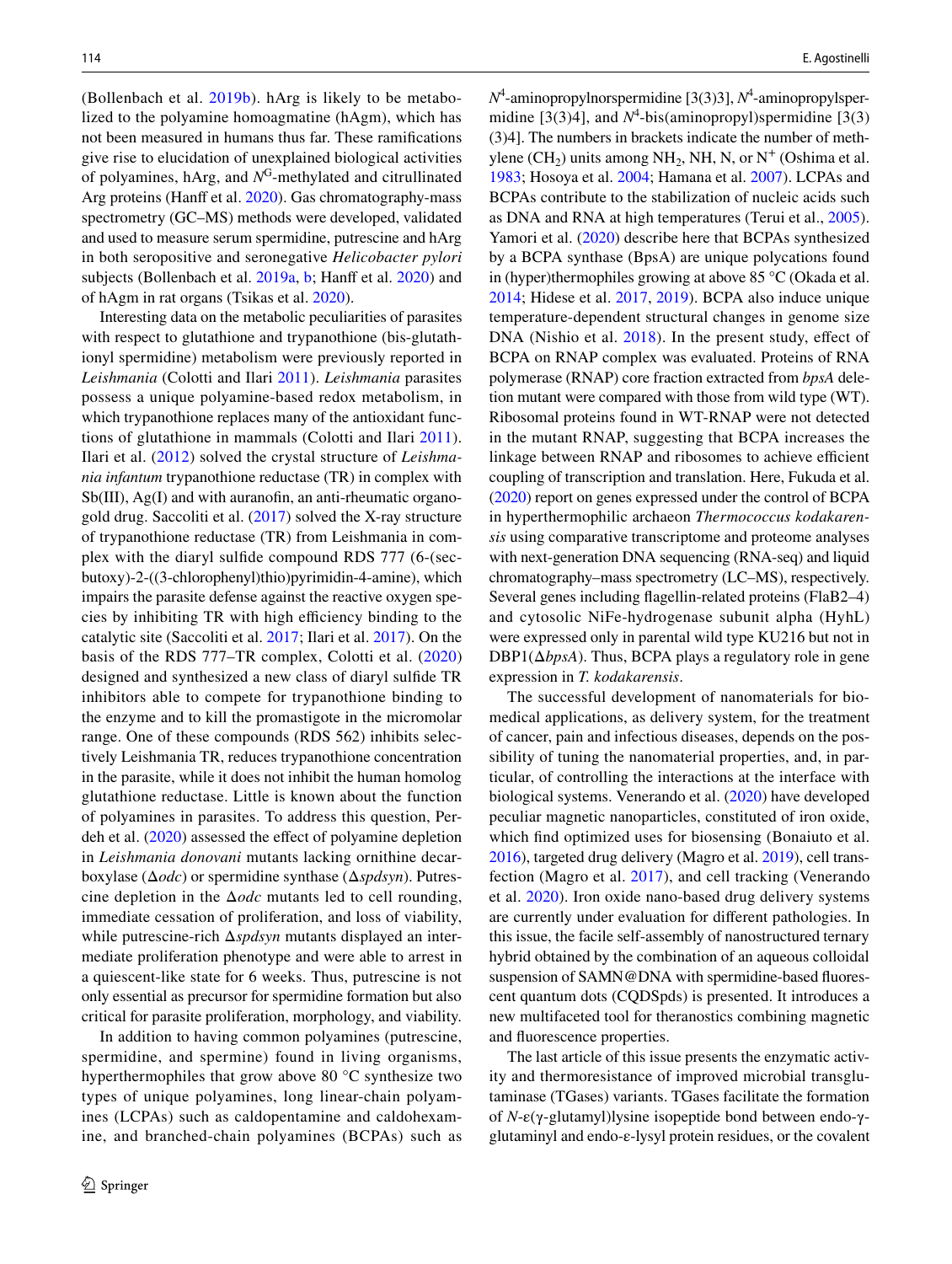incorporation of diamines and polyamines in proteins (Folk [1983\)](#page-5-32). Here, Böhme et al. [\(2020\)](#page-4-20) report the optimization of the properties of the microbial and highly thermostable transglutaminase of *Streptomyces mobaraensis*. The variant TG**<sup>16</sup>** with a specifc combination of fve of the seven "hot spots" previously identifed shows a 19-fold increased half-life at 60 °C ( $t_{1/2}$ =38 min) compared to the wild-type enzyme  $(t_{1/2}=1.9 \text{ min}).$ 

**Acknowledgements** The editor wishes to thank all the participants (and their institutions) for their kind contribution to the 5th International Congress on "Polyamines Biological and Clinical Perspectives" held in Taiwan in 2016. Thanks are due to the Rector, Prof. Eugenio Gaudio, SAPIENZA University of Rome, for his kind support. The Editor also thanks Professors Han-Ja Lin and Kazuei Igarashi, co-chairs of the meeting, and the Taiwanese students, Department of Bioscience and Biotechnology, National Taiwan Ocean University, 20224 Keelung, Taiwan, for their efforts that made this conference highly successful. I am particularly grateful to all the authors, mainly the young scientists, for their scientifc support in making this a reality. The Editor also expresses his gratitude to Professor Ellen Closs, Editor-in-Chief, for publishing the conference papers in this special issue of Amino Acids and to Dr. Autar Mattoo (USDA, USA) for his helpful suggestions in critiquing the Editorial. Finally, the grant support from Italian MIUR (Ministero dell'Istruzione, dell'Università e della Ricerca) as well as SAPIENZA University is gratefully acknowledged. Thanks are also due to Fondazione 'Enrico ed Enrica Sovena' for the scholarship given to Zuleia Nihan Yurtsever for supporting her Ph.D., and the "International Polyamines Foundation—ONLUS-ETS".

#### **Compliance with ethical standards**

**Conflict of interest** The author declares that he has no confict of interest.

### **References**

- <span id="page-4-0"></span>Agostinelli E, Condello M, Tempera G, Macone A, Bozzuto G, Ohkubo S, Calcabrini A, Arancia G, Molinari A (2014) The combined treatment with chloroquine and the enzymatic oxidation products of spermine overcomes multidrug resistance of melanoma M14 ADR2 cells: a new therapeutic approach. Int J Oncol 45:1109– 1122.<https://doi.org/10.3892/ijo.2014.2502>
- <span id="page-4-10"></span>Akasaka N, Fujiwara S (2020) The therapeutic and nutraceutical potential of agmatine, and its enhanced production using *Aspergillus oryzae*. Amino Acids. [https://doi.org/10.1007/s00726-019-02720](https://doi.org/10.1007/s00726-019-02720-7) [-7](https://doi.org/10.1007/s00726-019-02720-7) **(in this issue)**
- <span id="page-4-11"></span>Akasaka N, Kato S, Kato S, Hidese R, Wagu Y, Sakoda H, Fujiwara S (2018) Agmatine production by *Aspergillus oryzae* is elevated by low pH during solid-state cultivation. Appl Environ Microbiol. <https://doi.org/10.1128/AEM.00722-18>
- <span id="page-4-1"></span>Amendola R, Cervelli M, Tempera G, Fratini E, Varesio L, Mariottini P, Agostinelli E (2014) Spermine metabolism and radiation derived reactive oxygen species for future therapeutic implications in cancer: an additive or adaptive response. Amino Acids 46:487–498.<https://doi.org/10.1007/s00726-013-1579-9>
- <span id="page-4-3"></span>Anwar R, Mattoo AK, Handa AK (2015) Polyamine interactions with plant hormones: crosstalk at several levels. In: Kusano T, Suzuki H (eds) Polyamines: a universal molecular nexus for growth, survival and specialised metabolism, 22nd edn. Springer, Berlin, pp 267–302
- <span id="page-4-2"></span>Averill-Bates DA, Cherif A, Agostinelli E, Tanel A, Fortier G (2005) Anti-tumoral efect of native and immobilized bovine serum amine oxidase in a mouse melanoma model. Biochem Pharmacol 69:1693–1704
- <span id="page-4-16"></span>Bollenbach A, Cordts K, Hanf E, Atzler D, Choe CU, Schwedhelm E, Tsikas D (2019b) Evidence by GC-MS that lysine is an arginase-catalyzed metabolite of homoarginine in vitro and in vivo in humans. Anal Biochem 577:59–66
- <span id="page-4-15"></span>Bollenbach A, Hanf E, Brunner G, Tsikas D (2019a) Asymmetric dimethylation and citrullination of proteinic arginine and homoarginine synthesis in human *Helicobacter pylori* infection. Amino Acids 51:961–971
- <span id="page-4-19"></span>Bonaiuto E, Magro M, Baratella D, Jakubec P, Sconcerle E, Terzo M, Miotto G, Macone A, Agostinelli E, Fasolato S, Venerando R, Salviulo G, Malina O, Zboril R, Vianello F (2016) Ternary hybrid nano-structure of γ-Fe2O3/Cr(VI)/amino oxidase for electrochemical sensing: application for polyamine detection in tumor tissues. Chem Eur J 22:6846–6852. [https://doi.](https://doi.org/10.1002/chem.201600156) [org/10.1002/chem.201600156](https://doi.org/10.1002/chem.201600156)
- <span id="page-4-8"></span>Bowden GT (2004) Prevention of non-melanoma skin cancer by targeting ultraviolet-B-light signalling. Nat Rev Cancer 4(1):23– 35.<https://doi.org/10.1038/nrc1253>
- <span id="page-4-20"></span>Böhme B, Moritz B, Wendler J, Hertel TC, Ihling C, Brandt W, Pietzsch M (2020) Enzymatic activity and thermoresistance of improved microbial transglutaminase variants. Amino Acids. <https://doi.org/10.1007/s00726-019-02764-9> **(in this issue)**
- <span id="page-4-4"></span>Casero RA Jr, Pegg AE (2010) Polyamine catabolism and disease. Biochem J 421:323–338
- <span id="page-4-12"></span>Casero RA, Woster PM (2009) Recent advances in the development of polyamine analogues as antitumor agents. J Med Chem 52:4551–4573
- <span id="page-4-5"></span>Cervelli M, Amendola R, Polticelli F, Mariottini P (2012) Spermine oxidase: ten years after. Amino Acids 42:441–450
- <span id="page-4-6"></span>Cervelli M, Bellavia G, D'Amelio M, Cavallucci V, Moreno S, Berger J, Nardacci R, Marcoli M, Maura G, Piacentini M, Amendola R, Cecconi F, Mariottini P (2013) A new transgenic mouse model for studying the neurotoxicity of spermine oxidase dosage in the response to excitotoxic injury. PLoS ONE 8:e64810
- <span id="page-4-7"></span>Cervetto C, Vergani L, Passalacqua M, Ragazzoni M, Venturini A, Cecconi F, Berretta N, Mercuri N, D'Amelio M, Maura G, Mariottini P, Voci A, Marcoli M, Cervelli M (2016) Astrocytedependent vulnerability to excitotoxicity in spermine oxidaseoverexpressing mouse. Neuromol Med 18:50–68
- <span id="page-4-17"></span>Colotti G, Ilari A (2011) Polyamine metabolism in Leishmania: from arginine to trypanothione. Amino Acids 40:269–285. [https://](https://doi.org/10.1007/s00726-010-0630-3) [doi.org/10.1007/s00726-010-0630-3](https://doi.org/10.1007/s00726-010-0630-3)
- <span id="page-4-18"></span>Colotti G, Saccoliti F, Gramiccia M, Di Muccio T, Prakash J, Yadav S, Dubey VK, Vistoli G, Battista T, Mocci S, Fiorillo A, Bibi A, Madia VN, Messore A, Costi R, Di Santo R, Ilari A (2020) Structure-guided approach to identify a novel class of anti-leishmaniasis diaryl sulfde compounds targeting the trypanothione metabolism. Amino Acids. [https://doi.org/10.1007/s00726-019-](https://doi.org/10.1007/s00726-019-02731-4) [02731-4](https://doi.org/10.1007/s00726-019-02731-4) **(in this issue)**
- <span id="page-4-9"></span>Condello S, Currò M, Ferlazzo N, Caccamo D, Satriano J, Ientile R (2011) Agmatine effects on mitochondrial membrane potential and NF-κB activation protect against rotenone-induced cell damage in human neuronal-like SH-SY5Y cells. J Neurochem 116:67–75.<https://doi.org/10.1111/j.1471-4159.2010.07085.x>
- <span id="page-4-13"></span>Damiani E, Wallace HM (2018) Polyamines and cancer. Methods Mol Biol 1694:469–488. [https://doi.](https://doi.org/10.1007/978-1-4939-7398-9_39) [org/10.1007/978-1-4939-7398-9\\_39](https://doi.org/10.1007/978-1-4939-7398-9_39)
- <span id="page-4-14"></span>Di Paolo ML, Cervelli M, Mariottini P, Leonetti A, Polticelli F, Rosini M, Milelli A, Basagni F, Venerando R, Agostinelli E, Minarini A (2019) Exploring the activity of polyamine analogues on polyamine and spermine oxidase: methoctramine, a potent and selective inhibitor of polyamine oxidase. J Enzyme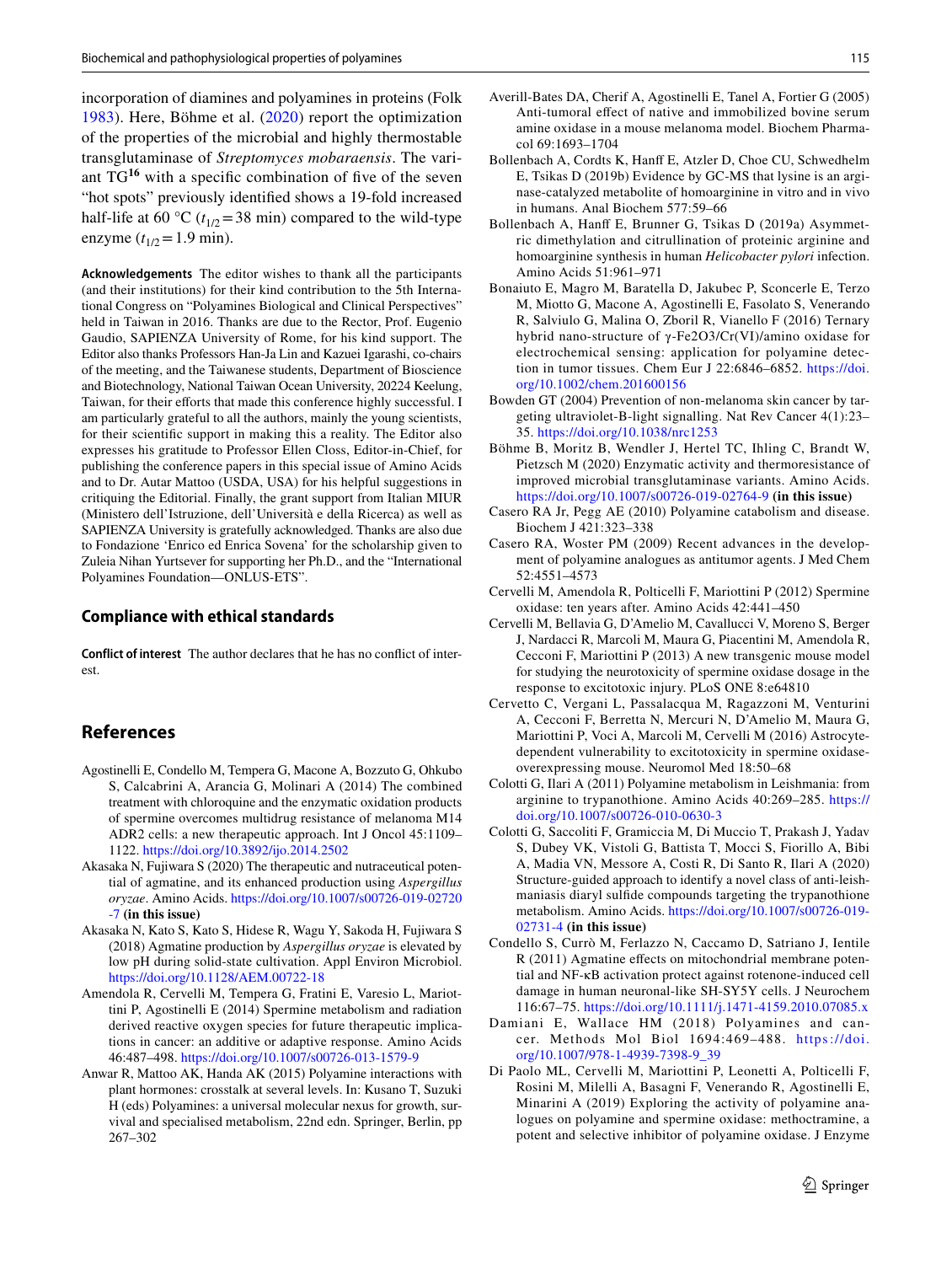Inhib Med Chem 34(1):740–752. [https://doi.org/10.1080/14756](https://doi.org/10.1080/14756366.2019.1584620) [366.2019.1584620](https://doi.org/10.1080/14756366.2019.1584620)

- <span id="page-5-15"></span>Ferlazzo N, Currò M, Giunta ML, Longo D, Rizzo V, Caccamo D, Ientile R (2020) Up-regulation of HIF-1α is associated with neuroprotective efects of agmatine against rotenone-induced toxicity in diferentiated SH-SY5Y cells. Amino Acids. [https://doi.](https://doi.org/10.1007/s00726-019-02759-6) [org/10.1007/s00726-019-02759-6](https://doi.org/10.1007/s00726-019-02759-6) **(in this issue)**
- <span id="page-5-32"></span>Folk JE (1983) Mechanism and basis for specificity of transglutaminase-catalyzed epsilon-(gamma-glutamyl) lysine bond formation. Adv Enzymol Relat Areas Mol Biol 54:1–56
- <span id="page-5-0"></span>Fratini E, Cervelli M, Mariottini P, Kanamori Y, Amendola R, Agostinelli E (2019) Link between spermine oxidase and apoptosis antagonizing transcription factor: a new pathway in neuroblastoma. Int J Oncol 55:1149–1156. [https://doi.org/10.3892/](https://doi.org/10.3892/ijo.2019.4878) [ijo.2019.4878](https://doi.org/10.3892/ijo.2019.4878)
- <span id="page-5-29"></span>Fukuda W, Yamori Y, Hamakawa M, Hidese R, Kanesaki Y, Okamoto-Kainuma A, Kato S, Fujiwara S (2020) Genes regulated by branched-chain polyamine in the hyperthermophilic archaeon *Thermococcus kodakarensis*. Amino Acids. [https://doi.](https://doi.org/10.1007/s00726-019-02793-4) [org/10.1007/s00726-019-02793-4](https://doi.org/10.1007/s00726-019-02793-4) **(in this issue)**
- <span id="page-5-20"></span>Fukui T, Soda K, Takao K, Rikiyama T (2019) Extracellular spermine activates DNA methyltransferase 3A and 3B. Int J Mol Sci. [https](https://doi.org/10.3390/ijms20051254) [://doi.org/10.3390/ijms20051254](https://doi.org/10.3390/ijms20051254)
- <span id="page-5-16"></span>Galgano F, Caruso M, Condelli N, Favati F (2012) Focused review: agmatine in fermented foods. Front Microbiol 3:199. [https://doi.](https://doi.org/10.3389/fmicb.2012.00199) [org/10.3389/fmicb.2012.00199](https://doi.org/10.3389/fmicb.2012.00199)
- <span id="page-5-5"></span>Goodwin A, Jadallah S, Toubaji A, Lecksell K, Hicks J, Kowalski J, Bova G, De Marzo A, Netto G, Casero RA Jr (2008) Increased spermine oxidase expression in human prostate cancer and prostatic intraepithelial neoplasia tissues. Prostate 68:766–772
- <span id="page-5-10"></span>Green DR, Kroemer G (2004) The pathophysiology of mitochondrial cell death. Science 305:626–629
- <span id="page-5-12"></span>Green DR, Reed JC (1998) Mitochondria and apoptosis. Science 281:1309–1312
- <span id="page-5-25"></span>Hamana K, Hosoya R, Itoh T (2007) Polyamine analysis of methanogens, thermophiles and extreme halophiles belonging to the domain *Archaea*. J Jpn Soc Extremophiles 6:25–31. [https://doi.](https://doi.org/10.3118/jjse.6.25) [org/10.3118/jjse.6.25](https://doi.org/10.3118/jjse.6.25)
- <span id="page-5-21"></span>Hanff E, Bollenbach A, Beckmann B, Brunner G, Tsikas D (2020) GC-MS measurement of spermidine and putrescine in serum of elderly subjects: Intriguing association between spermidine and homoarginine. Amino Acids. [https://doi.org/10.1007/s00726-019-](https://doi.org/10.1007/s00726-019-02786-3) [02786-3](https://doi.org/10.1007/s00726-019-02786-3) **(in this issue)**
- <span id="page-5-8"></span>Hardbower DM, Asim M, Luis PB, Singh K, Barry DP, Yang C, Steeves MA, Cleveland JL, Schneider C, Piazuelo MB, Gobert AP, Wilson KT (2017) Ornithine decarboxylase regulates M1 macrophage activation and mucosal infammation via histone modifcations. Proc Natl Acad Sci USA 114:E751–E760. [https://](https://doi.org/10.1073/pnas.1614958114) [doi.org/10.1073/pnas.1614958114](https://doi.org/10.1073/pnas.1614958114)
- <span id="page-5-9"></span>Hardbower DM, Asim M, Murray-Stewart T, Casero RA Jr, Verriere T, Lewis ND, Chaturvedi R, Piazuelo MB, Wilson KT (2016) Arginase 2 deletion leads to enhanced M1 macrophage activation and upregulated polyamine metabolism in response to *Helicobacter pylori* infection. Amino Acids 48:2375–2388. [https://doi.](https://doi.org/10.1007/s00726-016-2231-2) [org/10.1007/s00726-016-2231-2](https://doi.org/10.1007/s00726-016-2231-2)
- <span id="page-5-27"></span>Hidese R et al (2019) FEBS J. <https://doi.org/10.1111/febs.14949> **(in press)**
- <span id="page-5-26"></span>Hidese R, Tse KM, Kimura S, Mizohata E, Fujita J, Horai Y, Umezawa N, Higuchi T, Niitsu M, Oshima T, Imanaka T, Inoue T, Fujiwara S (2017) Active site geometry of a novel aminopropyltransferase for biosynthesis of hyperthermophile-specifc branched-chain polyamine. FEBS J 284:3684–3701. [https://doi.org/10.1111/](https://doi.org/10.1111/febs.14262) [febs.14262](https://doi.org/10.1111/febs.14262)
- <span id="page-5-24"></span>Hosoya R, Hamana K, Niitsu M, Itoh T (2004) Polyamine analysis for chemotaxonomy of thermophilic eubacteria: polyamine distribution profles within the orders *Aquifcales, Thermotogales,*

*Thermodesulfobacteriales, Thermales, Thermoanaerobacteriales, Clostridiales* and *Bacillales*. J Gen Appl Microbiol 50:271–287

- <span id="page-5-1"></span>Igarashi K, Kashiwagi K (2015) Modulation of protein synthesis by polyamines. IUBMB Life 67:160–169
- <span id="page-5-4"></span>Igarashi K, Uemura T, Kashiwagi K (2018) Acrolein toxicity at advanced age: present and future. Amino Acids 50:217–228
- <span id="page-5-3"></span>Igarashi K, Uemura T, Kashiwagi K (2020) Assessing acrolein for determination of the severity of brain stroke, dementia, renal failure and Sjӧgren's syndrome. Amino Acids. [https://doi.](https://doi.org/10.1007/s00726-019-02700-x) [org/10.1007/s00726-019-02700-x](https://doi.org/10.1007/s00726-019-02700-x) **(in this issue)**
- <span id="page-5-22"></span>Ilari A, Baiocco P, Messori L, Fiorillo A, Boffi A, Gramiccia M, Di Muccio T, Colotti G (2012) A gold-containing drug against parasitic polyamine metabolism: the X-ray structure of trypanothione reductase from Leishmania infantum in complex with auranofn reveals a dual mechanism of enzyme inhibition. Amino Acids 42:803–811.<https://doi.org/10.1007/s00726-011-0997-9>
- <span id="page-5-23"></span>Ilari A, Fiorillo A, Genovese I, Colotti G (2017) Polyamine-trypanothione pathway: an update. Future Med Chem 9:61–77. [https://](https://doi.org/10.4155/fmc-2016-0180) [doi.org/10.4155/fmc-2016-0180](https://doi.org/10.4155/fmc-2016-0180)
- <span id="page-5-13"></span>Kotagale NR, Taksande BG, Inamdar NN (2019) Neuroprotective offerings by agmatine. Neurotoxicology 4(73):228-245
- <span id="page-5-7"></span>Latour YL, Gobert AP, Wilson KT (2020) The role of polyamines in the regulation of macrophage polarization and function. Amino Acids. <https://doi.org/10.1007/s00726-019-02719-0> **(in this issue)**
- <span id="page-5-6"></span>Leonetti A, Baroli G, Pietropaoli S, Marcoli M, Mariottini P, Cervelli M (2020) Epileptic seizures and oxidative stress in a mouse model overexpressing spermine oxidase. Amino Acids. [https://doi.](https://doi.org/10.1007/s00726-019-02749-8) [org/10.1007/s00726-019-02749-8](https://doi.org/10.1007/s00726-019-02749-8) **(in this issue)**
- <span id="page-5-30"></span>Magro M, Baratella D, Bonaiuto E, Roger JA, Chemello G, Pasquaroli S, Mancini L, Olivotto I, Zoppellaro G, Ugolotti J, Aparicio C, Fif AP, Cozza G, Miotto G, Radaelli G, Bertotto D, Zboril R, Vianello F (2019) Stealth iron oxide nanoparticles for organotropic drug targeting. Biomacromol. [https://doi.org/10.1021/acs.](https://doi.org/10.1021/acs.biomac.8b01750) [biomac.8b01750](https://doi.org/10.1021/acs.biomac.8b01750)
- <span id="page-5-31"></span>Magro M, Martinello T, Bonaiuto E, Gomiero C, Baratella D, Zoppellaro G, Cozza G, Patruno M, Zboril R, Vianello F (2017) Covalently bound DNA on naked iron oxide nanoparticles: intelligent colloidal nano-vector for cell transfection. Biochim Biophys Acta Gen Sub 1861:2802–2810. [https://doi.org/10.1016/j.bbage](https://doi.org/10.1016/j.bbagen.2017.07.025) [n.2017.07.025](https://doi.org/10.1016/j.bbagen.2017.07.025)
- <span id="page-5-11"></span>Martinis P, Grancara S, Kanamori Y, García-Argáez AN, Dalla Via L, Toninello A, Agostinelli E (2020) Involvement of the biogenic active amine agmatine in mitochondrial membrane permeabilization and pro-apoptotic factors release. Amino Acids. [https://doi.](https://doi.org/10.1007/s00726-019-02791-6) [org/10.1007/s00726-019-02791-6](https://doi.org/10.1007/s00726-019-02791-6) **(in this issue)**
- <span id="page-5-2"></span>Mattoo AK, Sobieszczuk-Nowicka E (2018) Polyamines as signaling molecules and leaf senescence. In: Sarwat M, Tuteja N (eds) Senescence signalling and control in plants. Elsevier, Amsterdam, pp 125–138
- <span id="page-5-17"></span>Minarini A, Milelli A, Tumiatti V, Rosini M, Bolognesi ML, Melchiorre C (2010) Synthetic polyamines: an overview of their multiple biological activities. Amino Acids 38:383–392
- <span id="page-5-14"></span>Mun CH, Lee WT, Park KA, Lee JE (2010) Regulation of endothelial nitric oxide synthase by agmatine after transient global cerebral ischemia in rat brain. Anat Cell Biol 43(3):230–240
- <span id="page-5-18"></span>Murray Stewart T, Dunston TT, Woster PM, Casero RA Jr (2018a) Polyamine catabolism and oxidative damage. J Biol Chem 293(48):18736–18745. [https://doi.org/10.1074/jbc.TM118.00333](https://doi.org/10.1074/jbc.TM118.003337) [7](https://doi.org/10.1074/jbc.TM118.003337)
- <span id="page-5-19"></span>Murray-Stewart T, Dunworth M, Lui Y, Giardiello FM, Woster PM, Casero RA Jr (2018b) Curcumin mediates polyamine metabolism and sensitizes gastrointestinal cancer cells to antitumor polyamine-targeted therapies. PLoS ONE 13(8):e0202677. [https://doi.](https://doi.org/10.1371/journal.pone.0202677) [org/10.1371/journal.pone.0202677](https://doi.org/10.1371/journal.pone.0202677)
- <span id="page-5-28"></span>Nishio T, Yoshikawa Y, Fukuda W, Umezawa N, Higuchi T, Fujiwara S, Imanaka T, Yoshikawa K (2018) Branched-chain polyamine